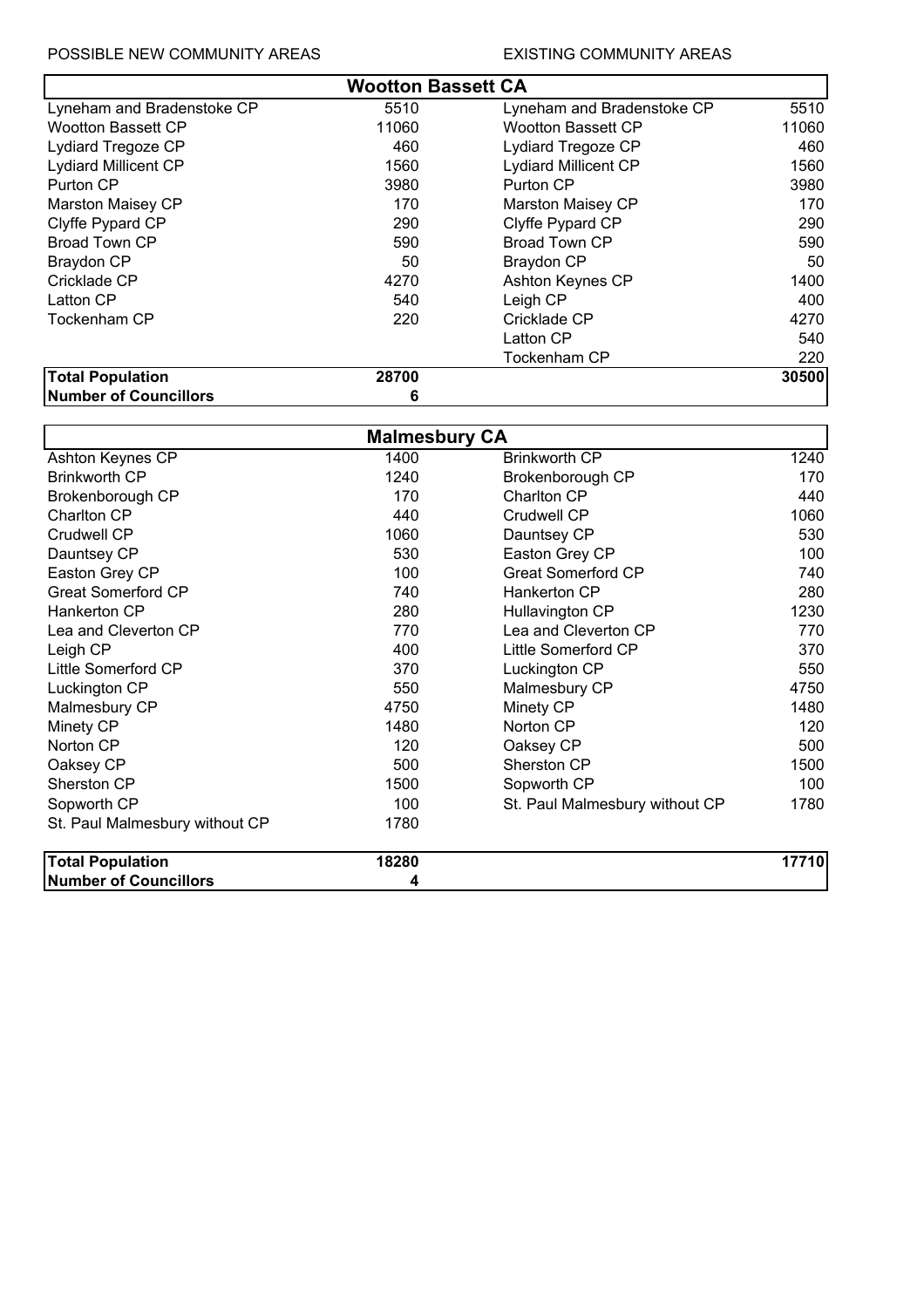|                                            | <b>Chippenham CA</b>       |                                            |              |
|--------------------------------------------|----------------------------|--------------------------------------------|--------------|
| <b>Grittleton CP</b>                       | 480                        | <b>Grittleton CP</b>                       | 480          |
| <b>Biddestone CP</b>                       | 450                        | North Wraxall CP                           | 350          |
| North Wraxall CP                           | 350                        | Chippenham CP                              | 28900        |
| Chippenham CP                              | 28900                      | Chippenham without CP                      | 3710         |
| Chippenham without CP                      | 3710                       | Langley Burrell without CP                 | 1880         |
| Langley Burrell without CP                 | 1880                       | <b>Nettleton CP</b>                        | 600          |
| <b>Nettleton CP</b>                        | 600                        | Castle Combe CP                            | 330          |
| Castle Combe CP                            | 330                        | Kington St. Michael CP                     | 700          |
| Kington St. Michael CP                     | 700                        | Kington Langley CP                         | 780          |
| Kington Langley CP                         | 780                        | Stanton St. Quintin CP                     | 1050         |
| Stanton St. Quintin CP                     | 1050                       | Sutton Benger CP                           | 1000         |
| Hullavington CP                            | 1230                       | Seagry CP                                  | 310          |
| Sutton Benger CP                           | 1000                       | Yatton Keynell CP                          | 750          |
| Seagry CP                                  | 310                        | Christian Malford CP                       | 720          |
| Yatton Keynell CP                          | 750                        |                                            |              |
| <b>Christian Malford CP</b>                | 720                        |                                            |              |
| <b>Total Population</b>                    | 43240                      |                                            | 41560        |
| <b>Number of Councillors</b>               | 10                         |                                            |              |
|                                            |                            |                                            |              |
|                                            | <b>Corsham CA</b>          |                                            |              |
| Box CP                                     | 3490                       | <b>Box CP</b>                              | 3490         |
| Corsham CP                                 | 11590                      | Corsham CP                                 | 11590        |
| Colerne CP                                 | 2980                       | Colerne CP                                 | 2980         |
| Lacock CP                                  | 1010                       | <b>Biddestone CP</b>                       | 450          |
|                                            |                            | Lacock CP                                  | 1010         |
| <b>Total Population</b>                    | 19070                      |                                            | 19520        |
| <b>Number of Councillors</b>               | 4                          |                                            |              |
|                                            |                            |                                            |              |
|                                            | <b>Calne CA</b>            |                                            |              |
| Calne without CP                           | 3010                       | Calne without CP                           | 3010         |
| <b>Bremhill CP</b>                         | 920                        | <b>Bremhill CP</b>                         | 920          |
| <b>Hilmarton CP</b>                        | 740                        | <b>Hilmarton CP</b>                        | 740          |
| Heddington CP                              | 440                        | Heddington CP                              | 440          |
| Cherhill CP                                | 720                        | Cherhill CP                                | 720          |
| Compton Bassett CP                         | 230                        | Compton Bassett CP                         | 230          |
| Calne CP                                   | 15580                      | Calne CP                                   | 15580        |
| <b>Total Population</b>                    | 21640                      |                                            | 21640        |
| <b>Number of Councillors</b>               | 5                          |                                            |              |
|                                            |                            |                                            |              |
| Melksham without CP                        | <b>Melksham CA</b><br>6930 | Melksham without CP                        | 6930         |
| <b>Atworth CP</b>                          | 1330                       | <b>Atworth CP</b>                          | 1330         |
|                                            | 800                        |                                            |              |
| <b>Broughton Gifford CP</b><br>Melksham CP | 14280                      | <b>Broughton Gifford CP</b><br>Melksham CP | 800<br>14280 |
|                                            |                            |                                            |              |
| <b>Total Population</b>                    | 23340                      |                                            | 23340        |
| <b>Number of Councillors</b>               | 5                          |                                            |              |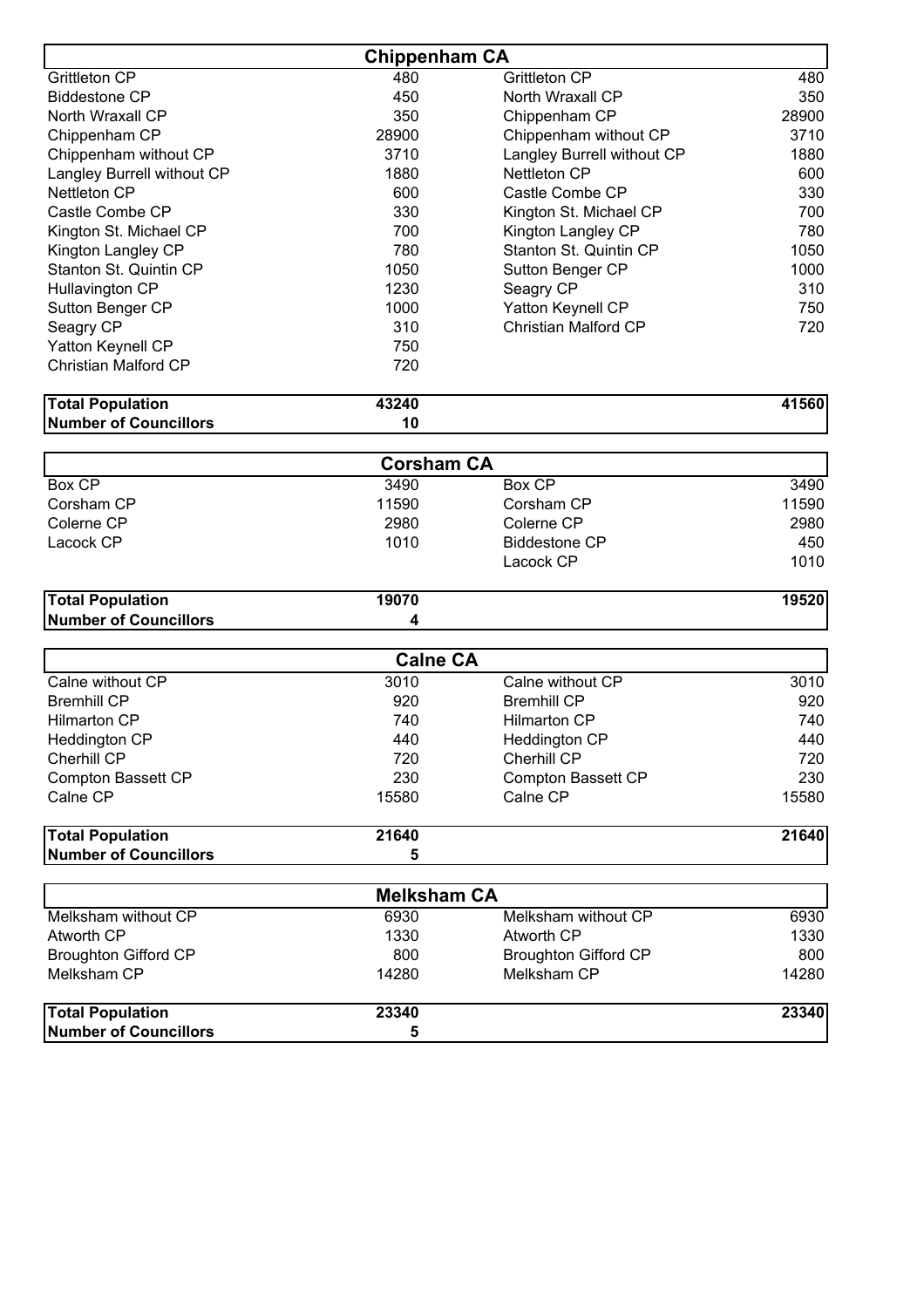| <b>Bradford on Avon CA</b> |       |                     |       |
|----------------------------|-------|---------------------|-------|
| Limpley Stoke CP           | 640   | Limpley Stoke CP    | 640   |
| Winsley CP                 | 1970  | <b>Winsley CP</b>   | 1970  |
| Monkton Farleigh CP        | 460   | Monkton Farleigh CP | 460   |
| Bradford-on-Avon CP        | 9340  | Bradford-on-Avon CP | 9340  |
| Holt CP                    | 1530  | Holt CP             | 1530  |
| South Wraxall CP           | 440   | South Wraxall CP    | 440   |
| Wingfield CP               | 290   | Westwood CP         | 1130  |
| Westwood CP                | 1130  |                     |       |
| Staverton CP               | 1020  |                     |       |
| <b>Total Population</b>    | 16820 |                     | 15510 |
| Number of Councillors      | 4     |                     |       |

| <b>Trowbridge CA</b>         |       |                        |       |
|------------------------------|-------|------------------------|-------|
| <b>Bulkington CP</b>         | 270   | <b>Bulkington CP</b>   | 270   |
| <b>Great Hinton CP</b>       | 180   | <b>Great Hinton CP</b> | 180   |
| <b>Hilperton CP</b>          | 4570  | <b>Hilperton CP</b>    | 4570  |
| Keevil CP                    | 610   | <b>Keevil CP</b>       | 610   |
| North Bradley CP             | 1810  | North Bradley CP       | 1810  |
| Poulshot CP                  | 380   | Semington CP           | 950   |
| Seend CP                     | 1080  | Southwick CP           | 1880  |
| Semington CP                 | 950   | Staverton CP           | 1020  |
| Southwick CP                 | 1880  | Steeple Ashton CP      | 910   |
| Steeple Ashton CP            | 910   | Trowbridge CP          | 29980 |
| Trowbridge CP                | 29980 | <b>West Ashton CP</b>  | 610   |
| <b>West Ashton CP</b>        | 610   | Wingfield CP           | 290   |
| <b>Total Population</b>      | 43230 |                        | 43080 |
| <b>Number of Councillors</b> | 10    |                        |       |

| <b>Westbury CA</b>           |       |                    |       |
|------------------------------|-------|--------------------|-------|
| Edington CP                  | 770   | Edington CP        | 770   |
| Dilton Marsh CP              | 1920  | Dilton Marsh CP    | 1920  |
| <b>Westbury CP</b>           | 13100 | <b>Westbury CP</b> | 13100 |
| <b>Bratton CP</b>            | 1200  | <b>Bratton CP</b>  | 1200  |
| Coulston CP                  | 150   | Coulston CP        | 150   |
| Heywood CP                   | 790   | Heywood CP         | 790   |
| <b>Total Population</b>      | 17930 |                    | 17930 |
| <b>Number of Councillors</b> | 4     |                    |       |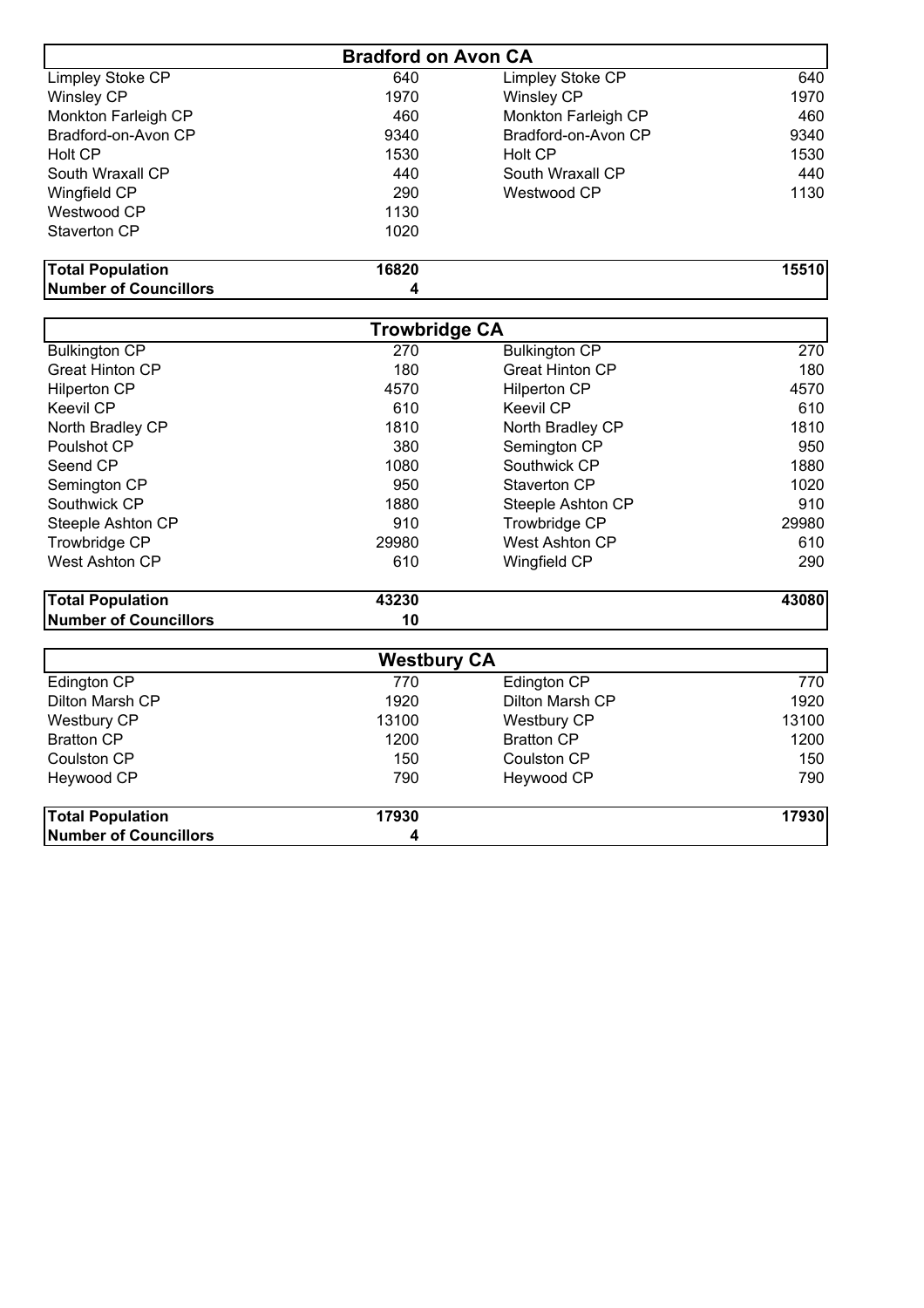| <b>Warminster CA</b>             |       |                            |       |
|----------------------------------|-------|----------------------------|-------|
| <b>Bishopstrow CP</b>            | 110   | <b>Bishopstrow CP</b>      | 110   |
| Boyton CP                        | 170   | Boyton CP                  | 170   |
| <b>Brixton Deverill CP</b>       | 90    | <b>Brixton Deverill CP</b> | 90    |
| Chapmanslade CP                  | 640   | Chapmanslade CP            | 640   |
| Chitterne CP                     | 290   | Chitterne CP               | 290   |
| Codford CP                       | 820   | Codford CP                 | 820   |
| Corsley CP                       | 690   | Corsley CP                 | 690   |
| Heytesbury CP                    | 700   | Heytesbury CP              | 700   |
| Horningsham CP                   | 410   | Horningsham CP             | 410   |
| Kingston Deverill CP             | 250   | Kingston Deverill CP       | 250   |
| Knook CP                         | 70    | Knook CP                   | 70    |
| Longbridge Deverill CP           | 860   | Longbridge Deverill CP     | 860   |
| Maiden Bradley with Yarnfield CP | 340   | Norton Bavant CP           | 110   |
| Norton Bavant CP                 | 110   | Sherrington CP             | 50    |
| Sherrington CP                   | 50    | Stockton CP                | 180   |
| Stockton CP                      | 180   | Sutton Veny CP             | 690   |
| Sutton Veny CP                   | 690   | Upton Lovell CP            | 180   |
| <b>Upton Lovell CP</b>           | 180   | Upton Scudamore CP         | 310   |
| Upton Scudamore CP               | 310   | <b>Warminster CP</b>       | 17620 |
| <b>Warminster CP</b>             | 17620 |                            |       |

Total Population 24580 24240 Number of Councillors 5

| <b>Marlborough CA</b>        |       |                           |       |
|------------------------------|-------|---------------------------|-------|
| Aldbourne CP                 | 1780  | Aldbourne CP              | 1780  |
| Avebury CP                   | 480   | Avebury CP                | 480   |
| Baydon CP                    | 590   | Baydon CP                 | 590   |
| <b>Berwick Bassett CP</b>    | 60    | <b>Berwick Bassett CP</b> | 60    |
| <b>Broad Hinton CP</b>       | 640   | <b>Broad Hinton CP</b>    | 640   |
| <b>Burbage CP</b>            | 1660  | <b>Burbage CP</b>         | 1660  |
| <b>Buttermere CP</b>         | 40    | <b>Buttermere CP</b>      | 40    |
| <b>Chilton Foliat CP</b>     | 390   | <b>Chilton Foliat CP</b>  | 390   |
| <b>East Kennett CP</b>       | 110   | East Kennett CP           | 110   |
| <b>Froxfield CP</b>          | 370   | <b>Froxfield CP</b>       | 370   |
| <b>Fyfield CP</b>            | 210   | <b>Fyfield CP</b>         | 210   |
| <b>Grafton CP</b>            | 620   | <b>Grafton CP</b>         | 620   |
| Great Bedwyn CP              | 1330  | Great Bedwyn CP           | 1330  |
| Ham CP                       | 150   | Ham CP                    | 150   |
| Little Bedwyn CP             | 280   | Little Bedwyn CP          | 280   |
| Marlborough CP               | 8340  | Marlborough CP            | 8340  |
| Mildenhall CP                | 450   | Mildenhall CP             | 450   |
| Ogbourne St. Andrew CP       | 370   | Ogbourne St. Andrew CP    | 370   |
| Ogbourne St. George CP       | 480   | Ogbourne St. George CP    | 480   |
| Preshute CP                  | 190   | Preshute CP               | 190   |
| Ramsbury CP                  | 1970  | Ramsbury CP               | 1970  |
| Savernake CP                 | 190   | Savernake CP              | 190   |
| Shalbourne CP                | 550   | Shalbourne CP             | 550   |
| <b>West Overton CP</b>       | 660   | <b>West Overton CP</b>    | 660   |
| Winterbourne Bassett CP      | 160   | Winterbourne Bassett CP   | 160   |
| Winterbourne Monkton CP      | 150   | Winterbourne Monkton CP   | 150   |
| <b>Total Population</b>      | 22220 |                           | 22220 |
| <b>Number of Councillors</b> | 5     |                           |       |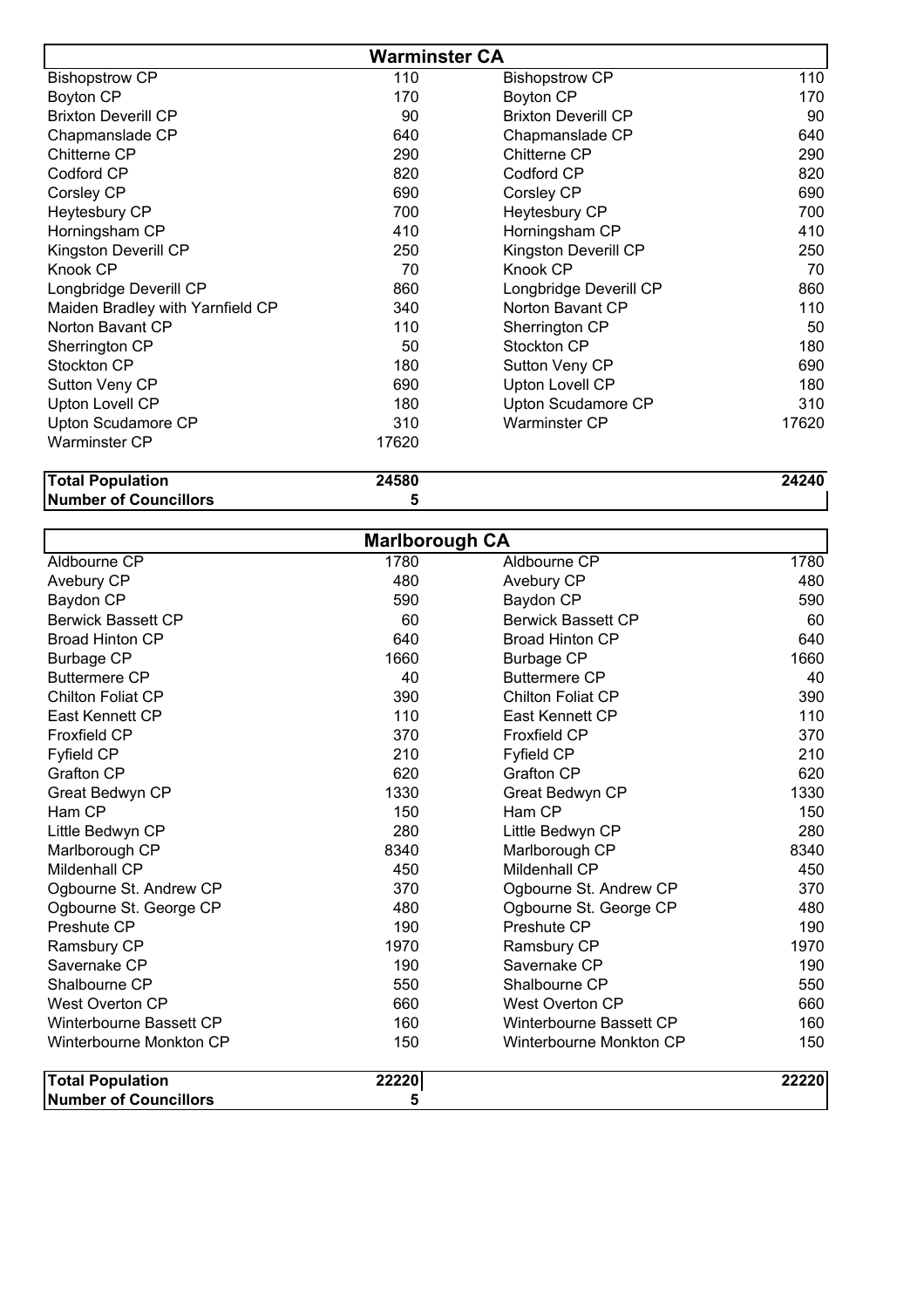| <b>Pewsey CA</b>         |      |                          |      |
|--------------------------|------|--------------------------|------|
| Alton CP                 | 250  | Alton CP                 | 250  |
| Beechingstoke CP         | 160  | Beechingstoke CP         | 160  |
| Charlton CP              | 90   | Charlton CP              | 90   |
| Chirton CP               | 400  | Chirton CP               | 400  |
| Easton CP                | 280  | Easton CP                | 280  |
| Huish CP                 | 40   | Enford CP                | 580  |
| Manningford CP           | 390  | <b>Fittleton CP</b>      | 300  |
| Marden CP                | 120  | Huish CP                 | 40   |
| Milton Lilbourne CP      | 510  | Manningford CP           | 390  |
| North Newnton CP         | 420  | Marden CP                | 120  |
| Patney CP                | 150  | Milton Lilbourne CP      | 510  |
| Pewsey CP                | 3340 | Netheravon CP            | 1100 |
| <b>Rushall CP</b>        | 140  | North Newnton CP         | 420  |
| Stanton St. Bernard CP   | 170  | Patney CP                | 150  |
| Upavon CP                | 1160 | Pewsey CP                | 3340 |
| <b>Wilcot CP</b>         | 510  | <b>Rushall CP</b>        | 140  |
| <b>Wilsford CP</b>       | 60   | Stanton St. Bernard CP   | 170  |
| Woodborough CP           | 270  | Upavon CP                | 1160 |
| <b>Wootton Rivers CP</b> | 240  | <b>Wilcot CP</b>         | 510  |
|                          |      | <b>Wilsford CP</b>       | 60   |
|                          |      | Woodborough CP           | 270  |
|                          |      | <b>Wootton Rivers CP</b> | 240  |

| <b>Total Population</b> | 8700 | 10680 |
|-------------------------|------|-------|
| Number of Councillors   |      |       |

| <b>Tidworth CA</b>           |       |                           |       |
|------------------------------|-------|---------------------------|-------|
| Chute CP                     | 300   | Chute CP                  | 300   |
| Chute Forest CP              | 130   | Chute Forest CP           | 130   |
| Collingbourne Ducis CP       | 780   | Collingbourne Ducis CP    | 780   |
| Collingbourne Kingston CP    | 410   | Collingbourne Kingston CP | 410   |
| Enford CP                    | 580   | Everleigh CP              | 210   |
| Everleigh CP                 | 210   | Ludgershall CP            | 3880  |
| <b>Fittleton CP</b>          | 300   | Tidcombe and Fosbury CP   | 80    |
| Ludgershall CP               | 3880  | <b>Tidworth CP</b>        | 8290  |
| Netheravon CP                | 1100  |                           |       |
| Tidcombe and Fosbury CP      | 80    |                           |       |
| <b>Tidworth CP</b>           | 8290  |                           |       |
| <b>Total Population</b>      | 16060 |                           | 14080 |
| <b>Number of Councillors</b> | 3     |                           |       |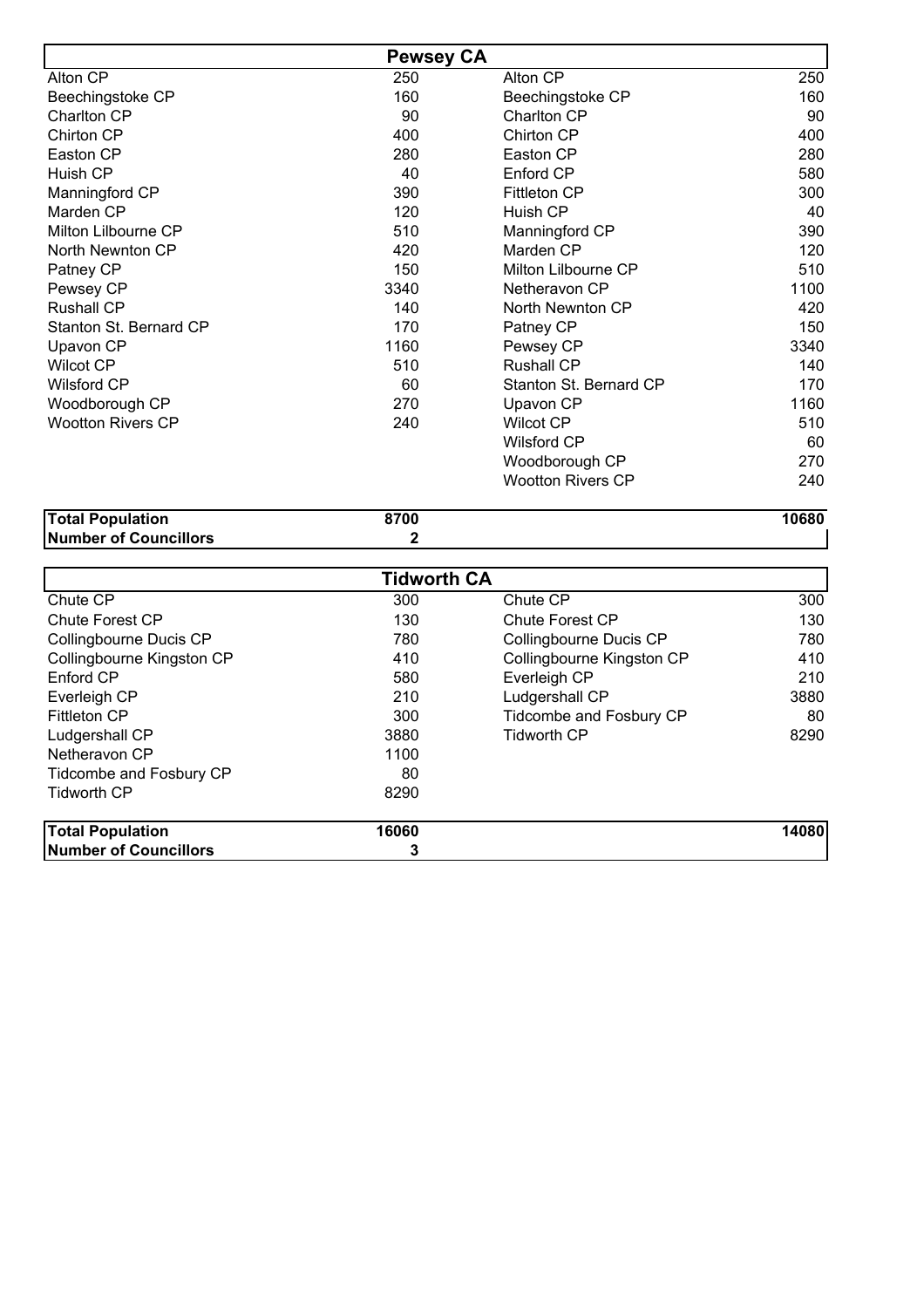| <b>Amesbury CA</b>       |      |                      |      |
|--------------------------|------|----------------------|------|
| Allington CP             | 490  | Allington CP         | 490  |
| Amesbury CP              | 8940 | Amesbury CP          | 8940 |
| Berwick St. James CP     | 190  | <b>Bulford CP</b>    | 5140 |
| <b>Bulford CP</b>        | 5140 | Cholderton CP        | 200  |
| Cholderton CP            | 200  | Durnford CP          | 330  |
| Durnford CP              | 330  | Durrington CP        | 7760 |
| Durrington CP            | 7760 | Figheldean CP        | 650  |
| Figheldean CP            | 650  | Firsdown CP          | 560  |
| <b>Great Wishford CP</b> | 330  | <b>Idmiston CP</b>   | 1960 |
| Idmiston CP              | 1960 | <b>Milston CP</b>    | 130  |
| <b>Milston CP</b>        | 130  | Newton Tony CP       | 390  |
| Newton Tony CP           | 390  | Orcheston CP         | 340  |
| Orcheston CP             | 340  | Shrewton CP          | 1800 |
| Shrewton CP              | 1800 | Tilshead CP          | 340  |
| Stapleford CP            | 270  | Wilsford cum Lake CP | 100  |
| Steeple Langford CP      | 510  | Winterbourne CP      | 1300 |
| Tilshead CP              | 340  | Woodford CP          | 440  |
| Wilsford cum Lake CP     | 100  |                      |      |
| Winterbourne CP          | 1300 |                      |      |
| Winterbourne Stoke CP    | 210  |                      |      |
| <b>Woodford CP</b>       | 440  |                      |      |
| Wylye CP                 | 430  |                      |      |
|                          |      |                      |      |

| <b>Total Population</b> | 32250 | 30870 |
|-------------------------|-------|-------|
| Number of Councillors   |       |       |

| <b>Salisbury CA</b>     |       |           |       |  |  |
|-------------------------|-------|-----------|-------|--|--|
| Salisbury               | 44280 | Salisbury | 44280 |  |  |
| <b>Total Population</b> | 44280 |           | 44280 |  |  |
| Number of Councillors   |       |           |       |  |  |

| <b>Downton CA</b>            |       |                      |       |  |  |
|------------------------------|-------|----------------------|-------|--|--|
| Coombe Bissett CP            | 650   | Coombe Bissett CP    | 650   |  |  |
| Downton CP                   | 2930  | Downton CP           | 2930  |  |  |
| <b>Britford CP</b>           | 510   | <b>Britford CP</b>   | 510   |  |  |
| Redlynch CP                  | 3470  | Redlynch CP          | 3470  |  |  |
| Odstock CP                   | 610   | Odstock CP           | 610   |  |  |
| Alderbury CP                 | 2170  | Alderbury CP         | 2170  |  |  |
| Grimstead CP                 | 530   | Grimstead CP         | 530   |  |  |
| West Dean CP                 | 240   | West Dean CP         | 240   |  |  |
| Clarendon Park CP            | 260   | Clarendon Park CP    | 260   |  |  |
| Pitton and Farley CP         | 750   | Pitton and Farley CP | 750   |  |  |
| Firsdown CP                  | 560   | <b>Winterslow CP</b> | 2020  |  |  |
| <b>Winterslow CP</b>         | 2020  | Landford CP          | 1140  |  |  |
| Landford CP                  | 1140  | Whiteparish CP       | 1440  |  |  |
| Whiteparish CP               | 1440  |                      |       |  |  |
| <b>Total Population</b>      | 17280 |                      | 16720 |  |  |
| <b>Number of Councillors</b> | 4     |                      |       |  |  |